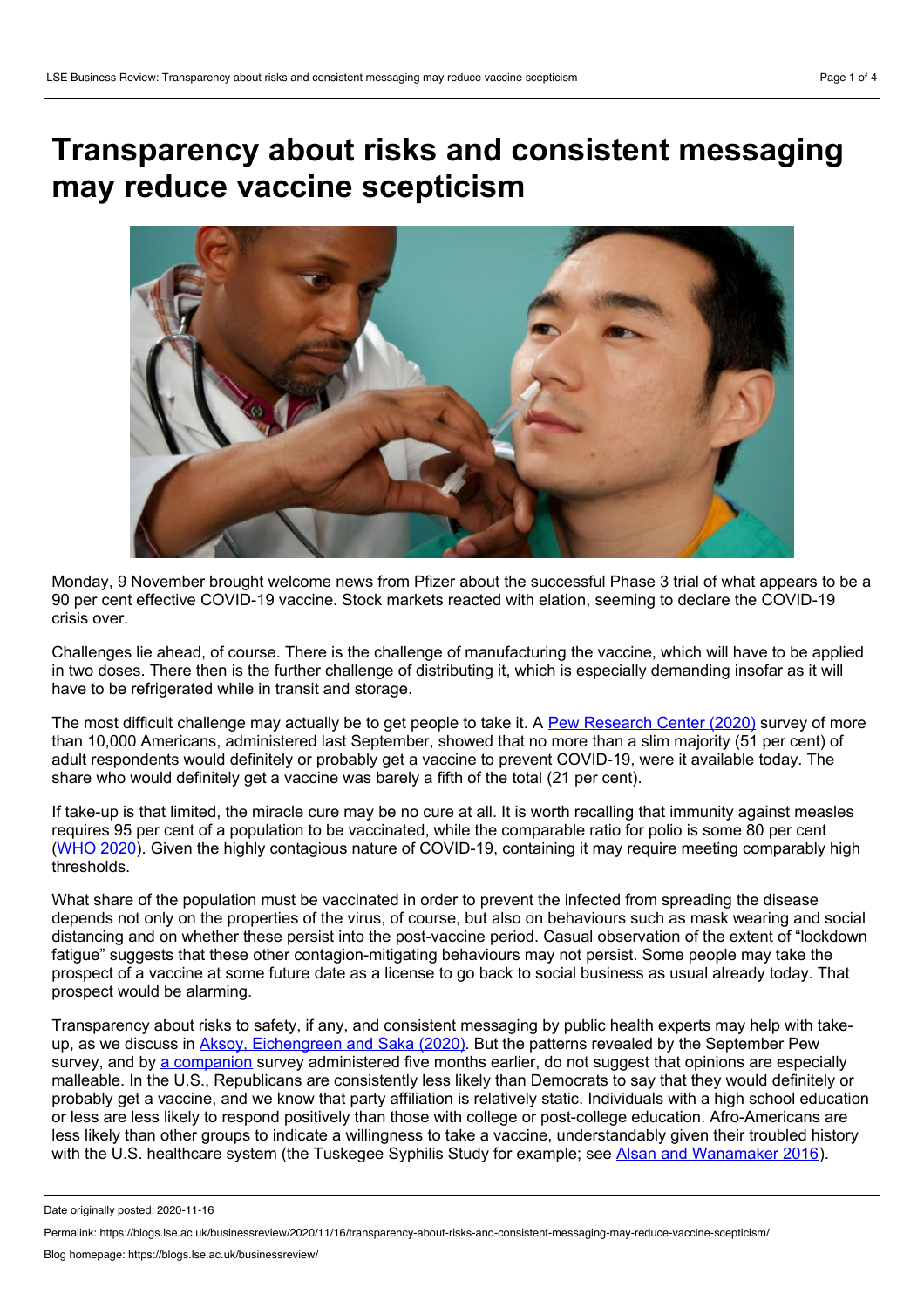In addition, reluctance to take a vaccine may be COVID-19 specific. Messaging by certain politicians that COVID-19 is not a serious health threat – and in some cases even questioning whether the threat exists – may cause people who support those politicians' other policies to question whether a vaccine is necessary or effective. The perception of political interference with trials and regulatory approval, specifically in the context of COVID-19, may foster doubts about safety. When the [Wellcome](https://wellcome.org/reports/wellcome-global-monitor/2018) Trust (2018) surveyed Americans, pre-COVID-19, about whether vaccines were safe and effective, 77 and 87 per cent of respondents responded positively – higher figures than returned by the Pew Research Center in the midst of the current pandemic. (Fully 77 per cent of respondents to the Pew survey were somewhat or very worried that a vaccine would be approved and used before its safety and effectiveness was fully understood.)

Figures 1 and 2, based on this 2018 Wellcome Trust study, show that vaccine scepticism is even greater in a number of other countries, most notably in Russia, in France and in a surprising number of other Western European nations. What explains these cross-country patterns is far from clear but urgent to understand.

## **Figure 1. Share of respondents who agree that vaccines are safe**



*Source: the [Wellcome](https://wellcome.org/reports/wellcome-global-monitor/2018) Global Monitor (2018) and the authors' calculations*

**Figure 2. Share of respondents who agree that vaccines are effective**

Permalink: https://blogs.lse.ac.uk/businessreview/2020/11/16/transparency-about-risks-and-consistent-messaging-may-reduce-vaccine-scepticism/

Date originally posted: 2020-11-16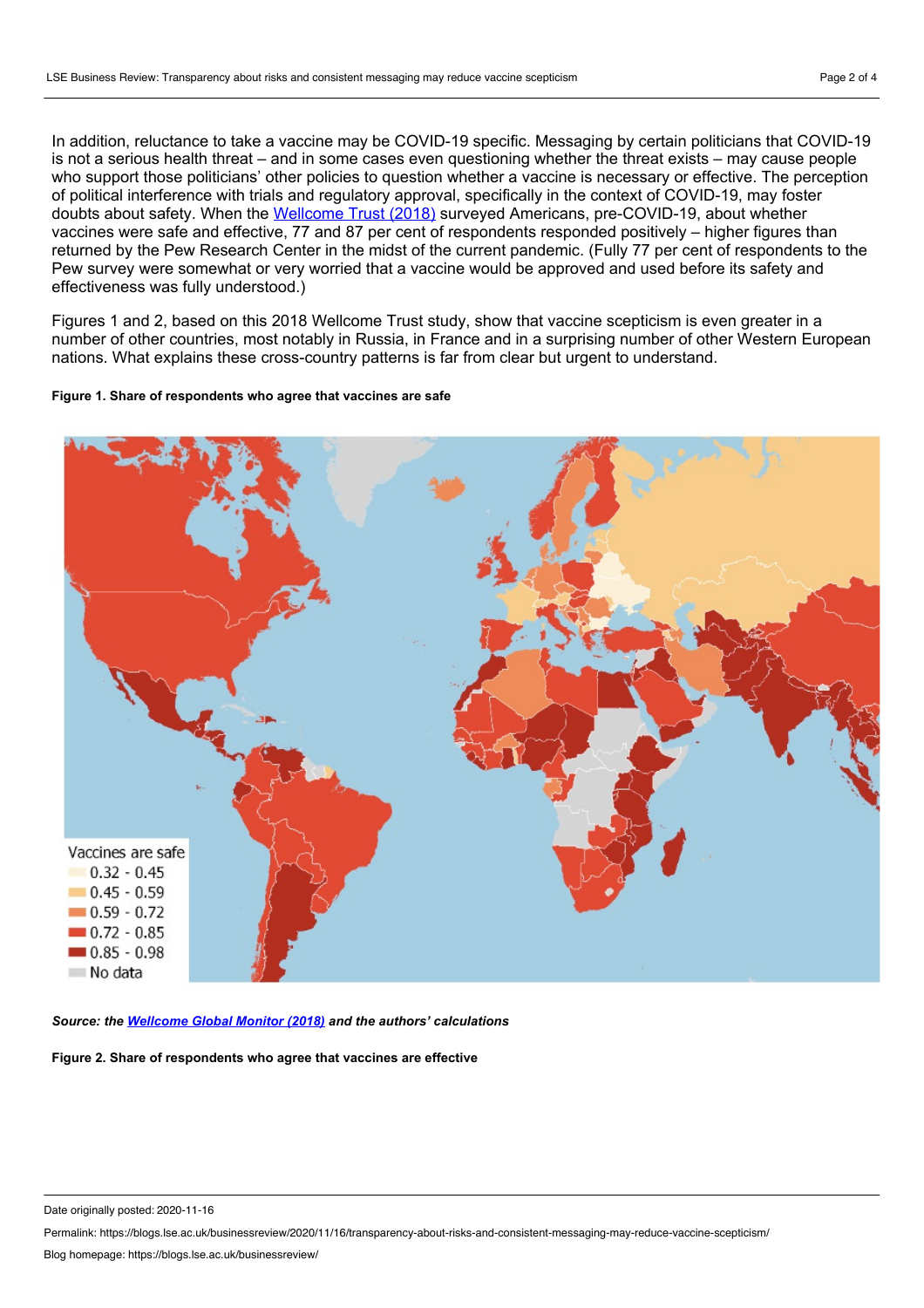

## *Source: the [Wellcome](https://wellcome.org/reports/wellcome-global-monitor/2018) Global Monitor (2018) and the authors' calculations*

Our own analysis of the Wellcome Trust data ([Eichengreen,](https://voxeu.org/article/will-covid-19-renew-or-diminish-trust-science) Aksoy and Saka, 2020) suggests that vaccine scepticism is greatest among individuals who experience a pandemic at first hand (in their country of residence) and specifically when they are in their "impressionable years" aged 18 to 25. This "experience" or "exposure" effect plausibly explains the difference between the earlier Wellcome Trust results for the United States and the more negative Pew Research Center responses in the midst of the COVID-19 pandemic, relatively few Americans having had pandemic exposure prior to the current year.

We further find that the negative revision of attitudes toward the safety and effectiveness of vaccines is limited to democratic countries, where governments would reasonably be expected by citizens to be responsive to the public health emergency. It is driven by the residents of countries with relatively weak governments least capable of mounting an effective public policy response.

This last finding provides a ray of hope. A more consistent and effective public policy response, in which the governments' non-pharmaceutical interventions produce positive results, may in turn foster confidence in the safety and efficacy of any vaccine they endorse and distribute. We can hope.

♣♣♣

*Notes:*

*This blog post is based on Revenge of the Experts: Will COVID-19 Renew [orDiminish](https://cepr.org/active/publications/discussion_papers/dp.php?dpno=15447) Public Trust in Science?, Center for Economic Policy Research, [Discussion](https://www.nber.org/papers/w27401) Paper 15447; and The Political Scar of Epidemics, National Bureau of Economic Research, Working Paper 27401, revised October 2020.*

Permalink: https://blogs.lse.ac.uk/businessreview/2020/11/16/transparency-about-risks-and-consistent-messaging-may-reduce-vaccine-scepticism/

Date originally posted: 2020-11-16